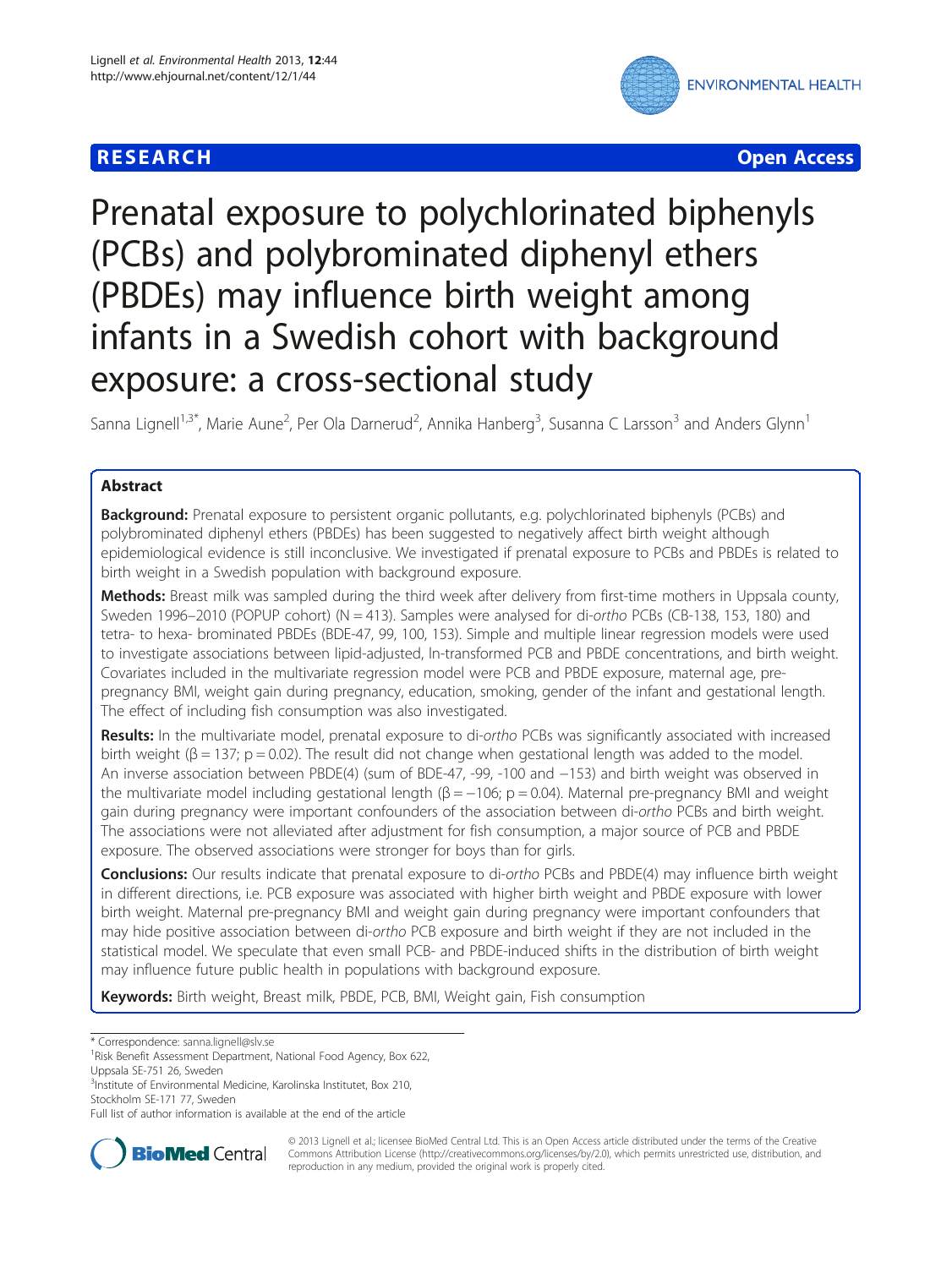## Background

Toxic persistent organic pollutants (POPs), such as polychlorinated biphenyls (PCBs), polychlorinated dibenzop-dioxins (PCDDs), polychlorinated dibenzofurans (PCDFs),  $p, p'$ -DDE and polybrominated diphenyl ethers (PBDEs), contaminate the environment due to human activities. Among other potential effects, PCBs and PCDD/Fs are suggested to cause reduced birth weight [[1](#page-7-0)-[4](#page-7-0)] and there are also studies showing that PCBs and DDE may affect growth and body size during the first years of life [\[3,5,6](#page-7-0)]. Among the few studies on associations between PBDE exposure and birth weight, some have shown inverse relationships between prenatal exposure and birth weight [\[7,8\]](#page-7-0). Both high and low birth weight is related to overweight later in life [[9](#page-7-0)-[11](#page-7-0)] and currently the role of early exposure to endocrine disrupting POPs on later development of obesity is debated [[12,13](#page-7-0)]. Possible effects of prenatal POP exposure on birth weight are consequently important to study.

The aim of this study was to investigate if prenatal exposures to di-ortho PCBs and tetra- to hexa brominated PBDEs are related to birth weight in a Swedish population of first-time mothers with background exposure. The level of di-ortho PCBs is a good marker for dioxin-like PCBs and PCDD/Fs in Sweden [\[14](#page-7-0)], and the results may consequently be relevant for these substance groups too. We collected information about several possible confounding factors, e.g. maternal age, maternal pre-pregnancy BMI (body mass index), weight gain during pregnancy, education, smoking and fish consumption. The inclusion of maternal pre-pregnancy BMI and weight gain in the statistical model is of special interest since BMI and weight gain are positively associated with birth weight and negatively associated with levels of PCBs in breast milk [[15](#page-7-0)]. Fish consumption is also a possible confounder. Fish is a major source of exposure to POPs, including PBDEs, in the Swedish population [\[16\]](#page-7-0), and at the same time, fish/seafood consumption has previously been positively associated with birth weight [\[17-19](#page-7-0)]. Furthermore, we assessed whether there are sex differences in the associations between PCB and PBDE exposure and birth weight as indicated in a few studies [\[20-22](#page-7-0)].

In this article we report crude and adjusted associations between prenatal exposure to di-ortho PCBs and tetra- to hexa brominated PBDE and birth weight in a cohort of Swedish first-time mothers. Prenatal exposure was estimated by levels in breast milk sampled three weeks after delivery.

## Methods

## Study population, sampling and data collection

The POPUP study (Persistent Organic Pollutants in Uppsala Primiparas) started in 1996, and up to 2010 we recruited 526 first-time mothers born in Nordic countries and living in Uppsala County. In 1996 to 1999, participants were randomly recruited in late pregnancy and donated a blood sample in gestational week  $32-34$  (N = 316) [\[23](#page-7-0)]. 203 of these women continued to participate in the study after delivery and donated a breast milk sample [\[14\]](#page-7-0). In 2000–2010, women were recruited after delivery and were asked to donate breast milk  $(N = 210)$  [\[24](#page-7-0)]. The milk sampling was conducted at home during the third week after delivery [\[24](#page-7-0)].

Data on maternal and child characteristics were obtained from questionnaires or from the Swedish Medical Birth Register at the National Board of Health and Welfare [[15,23\]](#page-7-0). 118 women (29%) did not permit the project to collect data from registers, and a mixture of questionnaire and register data was therefore used for some variables (maternal weight and length before pregnancy, weight gain during pregnancy, diabetes, hypertensive disorders, preeclampsia, birth weight and sex of the child). For individuals with data on maternal weight and length before pregnancy, weight at delivery, and birth weight, available from both questionnaire and register  $(N = 257-295)$ , the correlations between data sources were very strong (Pearson correlation coefficients 0.97-0.99). Data on fish consumption during the year before pregnancy was obtained from a food frequency questionnaire that was answered by the participants when the child was approximately 6 weeks old [\[15](#page-7-0)]. The study was approved by the local ethics committee of the Uppsala region, and participants gave their informed consent prior to the inclusion in the study.

## Chemical analysis

All breast milk samples were analysed for the di-ortho substituted PCB congeners PCB 138, PCB 153 and PCB 180 ( $N = 413$ ), and a randomly selected number of samples  $(N = 364)$  for four PBDE-congeners (BDE-47, BDE-99, BDE-100, BDE-153). The analyses were performed at the Swedish National Food Agency (NFA), and have been described earlier [\[24\]](#page-7-0). After extraction and separation, the final analyses of PCBs were performed on a gas chromatograph with dual capillary columns of different polarity and dual electron-capture detectors. In samples from 2008 and 2010, di-ortho PCBs were analysed by gas chromatography coupled to high-resolution mass spectrometry [\[25\]](#page-7-0). To compare the two methods for PCB analysis, a calibration study was performed where 20 milk samples were analysed with both methods. The agreement between results was satisfactory [[25\]](#page-7-0). PBDEs were analysed by gas chromatography/low resolution mass spectroscopy/electron capture negative ionization and detected by single ion monitoring technique [\[24\]](#page-7-0). The total lipid content of each breast milk sample was determined gravimetrically. A number of control and blank samples were inserted in each batch of samples to verify the accuracy and precision of the measurements. The laboratory is accredited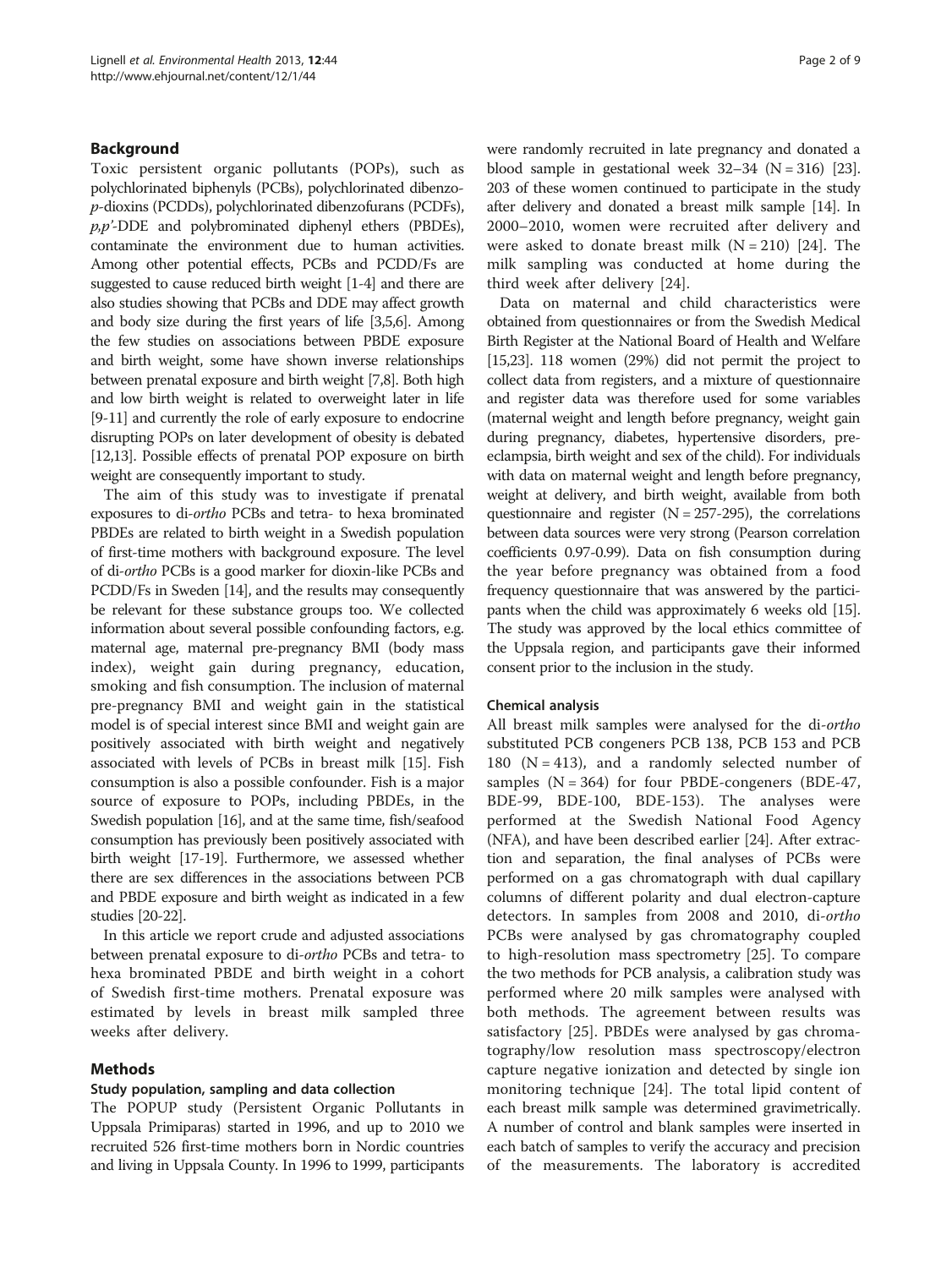and has successfully participated in several international proficiency tests.

#### Data analysis

Lipid-adjusted breast milk levels of di-ortho PCBs and PBDEs were used to estimate prenatal exposure since these levels give a good estimate of the maternal body burden during pregnancy, and consequently the exposure of the fetus during pregnancy [\[26,27](#page-7-0)]. For samples from 1996–2008 ( $N = 305$ ) with PBDE concentrations below the limit of quantification (LOQ), half of LOQ was taken as an estimated value. LOQs for the PBDE congeners were 0.29-1.2 ng/g lipid (BDE-47), 0.12-0.88 ng/g lipid (BDE-99), 0.05-0.64 ng/g lipid (BDE-100) and 0.23-0.34 ng/g lipid (BDE-153), respectively. In samples from 2009 and 2010 (N = 59), BDE-47, BDE-99 and BDE-100 levels between the limit of detection (LOD) and LOQ were reported by the laboratory ( $N = 30$ , 54 and 7 respectively). To improve the statistical power, these levels (corrected for levels in blank samples) were used instead of half of LOQ in the statistical analyses. One sample had levels of BDE-99 below LOD.

Correlation analysis (Pearson) and one-way analysis of variance (ANOVA) were used to investigate univariate associations between birth weight and individual characteristics of the mothers.

We used simple and multiple linear regression models (MINITAB 15® Statistical Software for Windows) to analyse associations between prenatal exposure to di-ortho PCBs (sum of PCB 138, 153 and 180) and PBDE(4) (sum of BDE-47, BDE-99, BDE-100 and BDE-153) and birth weight. Logarithmically transformed exposure data were used since the distribution of data closely followed a log-normal distribution. Birth weight was normally distributed in the study population.

In the crude analyses, the associations between di-ortho PCBs or PBDE(4) and birth weight were investigated in separate models. In the adjusted model, di-ortho PCBs and PBDE(4) were included simultaneously. In addition, covariates included in the adjusted model were maternal age, pre-pregnancy BMI, weight gain during pregnancy, education, smoking during pregnancy and sex of the child. These variables have all been associated with birth weight [[28](#page-7-0)-[33\]](#page-8-0). Covariates were included as continuous variables or categorized according to Table 1. Gestational length, a major predictor of birth weight, was added to the model in a second step to investigate if observed associations between exposure and birth weight were mediated by effects on gestational length. The influence of adding fish consumption [[19\]](#page-7-0) to the statistical model was also investigated. To study possible sex differences in the relation of birth weight to exposure, all models were ran for male and female infants separately. Since data on PBDE(4) and gestational length was missing for many participants, analyses restricted to individuals with

| ∽ane−<br>-5 | ΩŤ |  |
|-------------|----|--|
|-------------|----|--|

| Table 1 Characteristics of the first-time mothers and |  |  |
|-------------------------------------------------------|--|--|
| infants included in the study                         |  |  |

| Characteristic                                             | N   | (%)   | Mean (Range)     |
|------------------------------------------------------------|-----|-------|------------------|
| Age (years)                                                | 413 |       | 28.8 (17-41)     |
| Sampling year                                              | 413 |       |                  |
| 1996-1999                                                  | 203 | (49%) |                  |
| 2000-2003                                                  | 58  | (14%) |                  |
| 2004-2006                                                  | 62  | (15%) |                  |
| 2008-2010                                                  | 90  | (22%) |                  |
| Pre-pregnancy BMI<br>(body mass index, kg/m <sup>2</sup> ) | 412 |       | 23.4 (15.9-39.7) |
| Weight gain during pregnancy (%)                           | 411 |       | $23 ((-6)-54)$   |
| Years of education                                         | 389 |       |                  |
| $\leq$ 4 years of high school                              | 138 | (35%) |                  |
| 1-3 years of higher education                              | 76  | (20%) |                  |
| >3 years of higher education                               | 175 | (45%) |                  |
| Smoking habits during pregnancy                            | 411 |       |                  |
| Smoker                                                     | 53  | (13%) |                  |
| Non-smoker                                                 | 302 | (73%) |                  |
| Former smoker                                              | 56  | (14%) |                  |
| Consumption of fish (g/day)                                | 374 |       | $29(0-134)$      |
| Gestational length (days)                                  | 295 |       | 281 (249-302)    |
| Birth weight of the child (g)                              | 411 |       | 3589 (2430-5110) |
| Sex of the child                                           | 411 |       |                  |
| Male                                                       | 218 | (53%) |                  |
| Female                                                     | 193 | (47%) |                  |

complete datasets were also performed to enable comparisons between models. We performed correlation analysis between the independent variables in the models and also used variance inflation factors (VIFs) to check for collinearity in the adjusted regression models. The fits of the regression models were checked by plotting the residuals around the fitted line. The robustness of the results was evaluated by a sensitivity analysis where outliers with a standardized residual ≥3 were excluded from the regression models. A p-value ≤0.05 was considered statistically significant in all statistical tests.

#### Results

## Individual characteristics and contaminant levels

Characteristics of the participating women and children are presented in Table 1. Correlation analysis and one-way ANOVA showed that pre-pregnancy BMI, weight gain during pregnancy, gestational length and sex of the child (male versus female infant) were positively associated with birth weight (p≤0.05, results not shown). Smoking during pregnancy, a known risk factor for reduced birth weight [[34](#page-8-0)], was not associated with birth weight, probably because of the relatively small number of cases. Most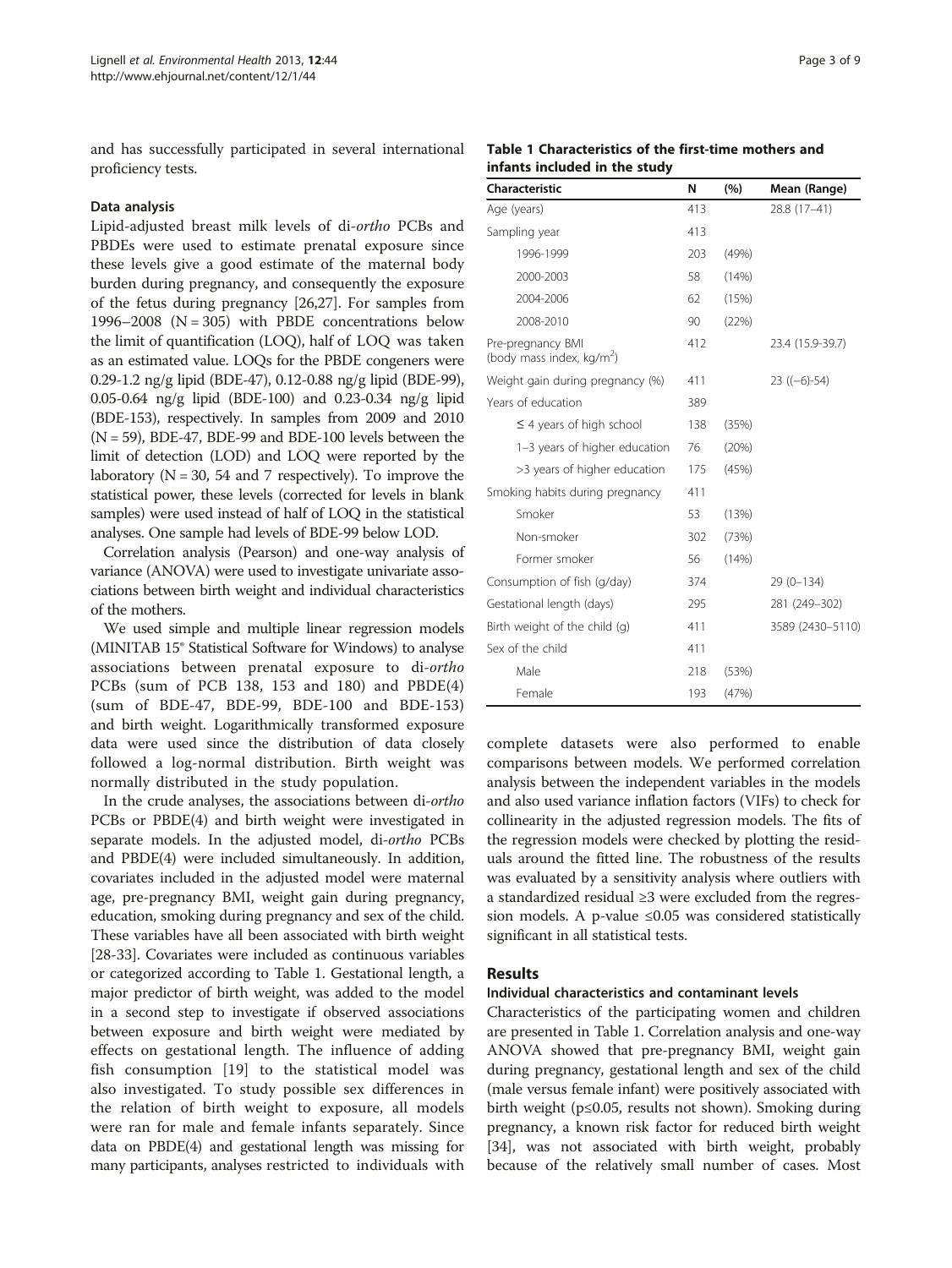<span id="page-3-0"></span>women categorised as smokers stopped smoking during the first trimester. There was a weak positive but non-significant correlation between fish consumption and birth weight (Pearson correlation coefficient 0.07,  $p = 0.2$ ) and no significant correlations between birth weight and maternal age or education.

Data on breast milk levels of di-ortho PCBs and PBDEs among the women recruited in 1996–2010 are presented in Table 2. Di-ortho PCB data was available for all study participants  $(N = 413)$  and PBDEs in samples from 364 randomly selected participants from 1996 to 2010. PCB 153 was the di-ortho PCB congener with the highest mean concentration and the highest mean level among the PBDEs was shown for BDE-47. The levels of di-ortho PCBs were about thirty times higher than the levels of PBDE(4).

#### Associations between exposure and birth weight

In the multivariate model, there was a significant positive association between di-ortho PCB exposure and birth weight (Table 3). The mean increase in birth weight was 137 g (95% confidence interval: 17–257) for every 1-unit increase in ln-transformed di-ortho PCB concentration. This corresponds to a mean difference in birth weight between the 25th (64 ng/g lipid) and 75th (132 ng/g lipid) percentile of di-ortho PCB exposure of approximately 100 g. When the analysis was restricted to individuals with data on gestational length, the p-value increased to 0.08, but the β-coefficient was essentially unchanged (Table 3). The association became slightly weaker when outliers were excluded from the analysis ( $\beta = 120$ ; p = 0.04). Maternal pre-pregnancy BMI, weight gain during pregnancy and PBDE(4) exposure were identified as the most important confounders. When any of these covariates were excluded from the regression model, the association between di-ortho PCB exposure and birth weight became

Table 2 PCB and PBDE levels in breast milk from the mothers in the study

| Substance                  | N   | Mean (SD <sup>a</sup> ) | Median | Range                                 | $N <$ LOO |
|----------------------------|-----|-------------------------|--------|---------------------------------------|-----------|
| di-ortho PCBs <sup>b</sup> | 413 | 103 (54)                | 90     | 15-363                                |           |
| <b>PCB 153</b>             | 413 | 52 (29)                 | 44     | $7.0 - 186$                           | 0         |
| <b>PCB 138</b>             | 413 | 26(14)                  | 23     | 4.5-94                                | 0         |
| <b>PCB 180</b>             | 413 | 25(13)                  | 22     | 2.6-84                                | 0         |
| $PBDE(4)^C$                | 364 | 3.1(2.6)                | 7.4    | $0.45 - 28$                           |           |
| BDF-47                     | 364 | 1.7(1.7)                | 1.3    | $<$ LOO-16                            | 46        |
| <b>BDF-99</b>              | 364 | 0.38(0.47)              | 0.26   | $<$ LOO-5.2                           | 124       |
| BDF-100                    | 364 | 0.34(0.40)              | 0.25   | $<$ LOQ-5.1                           | 55        |
| <b>BDF-153</b>             | 364 | 0.65(0.50)              | 0.54   | <loo-4.7< td=""><td>6</td></loo-4.7<> | 6         |

<sup>a</sup>Standard deviation.

<sup>b</sup>Sum of PCB 138, PCB 153 and PCB 180 (ng/g lipid).

<sup>c</sup>Sum of BDE-47, BDE-99, BDE-100 and BDE-153 (ng/g lipid).

#### Table 3 Associations between exposure to di-ortho PCBs and PBDEs and birth weight

|                                                              | $\beta^a$     | $\mathsf{SE}^{\mathsf{b}}$ | p       | N   |
|--------------------------------------------------------------|---------------|----------------------------|---------|-----|
| Unadjusted model <sup>c</sup>                                |               |                            |         |     |
| di-ortho PCBs <sup>d</sup>                                   | $-26$         | 44                         | 0.6     | 411 |
| di-ortho PCBs <sup>d</sup> - restricted <sup>e</sup>         | $\mathcal{P}$ | 48                         | 1.0     | 346 |
| PBDE(4) <sup>f</sup>                                         | $-49$         | 40                         | 0.2     | 362 |
| PBDE(4) <sup>f</sup> – restricted <sup>e</sup>               | $-47$         | 42                         | 0.3     | 346 |
| Multivariate model <sup>9</sup>                              |               |                            |         |     |
| di-ortho PCBs <sup>d</sup>                                   | 137           | 61                         | $0.02*$ | 346 |
| di-ortho PCBs <sup>d</sup> - restricted <sup>h</sup>         | 131           | 74                         | 0.08    | 254 |
| PBDE(4) <sup>f</sup>                                         | $-54$         | 46                         | 0.2     | 346 |
| PBDE(4) <sup>f</sup> – restricted <sup>h</sup>               | $-117$        | 59                         | $0.05*$ | 254 |
| Multivariate model including gestational length <sup>1</sup> |               |                            |         |     |
| di-ortho PCBs <sup>d</sup>                                   | 143           | 65                         | $0.03*$ | 254 |
| PBDE(4) <sup>f</sup>                                         | $-106$        | 52                         | $0.04*$ | 254 |

<sup>a</sup>Regression coefficient, i.e. change in birth weight per 1-unit increase in ln-transformed contaminant concentration in breast milk. b Standard error.

 $\frac{c_{\text{Di}-\text{ortho}}}{c_{\text{Sum}}}$  of PCB and PBDE(4) were included in separate models.

<sup>d</sup>Sum of PCB 138, PCB 153 and PCB 180.

eRegression analysis restricted to individuals with data on all covariates included in the multivariate model.

f Sum of BDE-47, BDE-99, BDE-100 and BDE-153.

<sup>9</sup>Di-ortho PCB and PBDE(4) were included in the same model. Other covariates included were age of the mother, pre-pregnancy BMI, weight gain during

pregnancy, education, smoking and infant sex.<br><sup>h</sup>Multivariate regression analysis restricted to individuals with data on gestational length.

i Gestational length was added to the covariates in the multivariate model. \*p≤0.05.

non-significant. Adding gestational length to the multivariate model did not significantly change the result for di-ortho PCBs (Table 3). Further inclusion of fish consumption slightly increased the beta-coefficient with 13% ( $β = 162$ ;  $p = 0.02$ ). There was no indication of collinearity in any of the models (VIFs  $\langle 2 \rangle$ ). When female and male infants were studied separately, the multivariate model showed a significant positive association between di-ortho PCB and birth weight in male infants, but not in females (Table [4](#page-4-0)). This result did not change when the analysis was restricted to individuals with data on gestational length (Table [4](#page-4-0)).

Although not significant, the association between PBDE(4) and birth weight was inverse in the unadjusted as well as in the multivariate model (Table 3). When the multivariate model was restricted to individuals with data on gestational length, the β-coefficient changed markedly from −54 to −117 and the association became significant (Table 3). Adding gestational length to the model did not further change the result (β =  $-106$ ). The result was similar when outliers were excluded from the analysis  $(\beta = -116; p = 0.02)$ . If di-*ortho* PCB was excluded from the statistical model, the association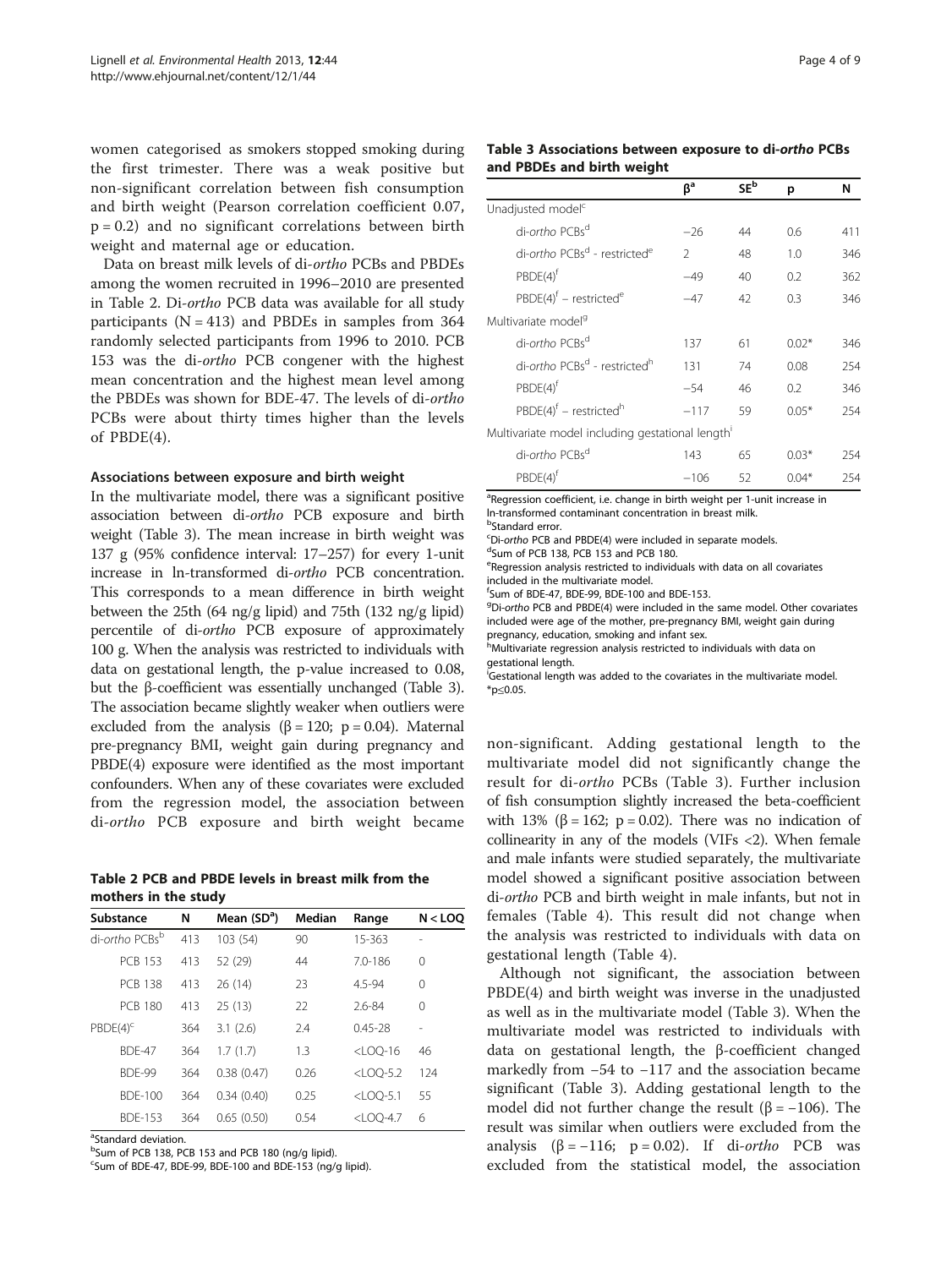|                                                              | <b>Female infants</b> |                        |     | <b>Male infants</b> |           |             |         |     |
|--------------------------------------------------------------|-----------------------|------------------------|-----|---------------------|-----------|-------------|---------|-----|
|                                                              | $\beta^a$             | <b>SE</b> <sup>b</sup> | p   | N                   | $\beta^a$ | <b>SE</b> b | p       | N   |
| Multivariate model <sup>c</sup>                              |                       |                        |     |                     |           |             |         |     |
| di-ortho PCBs <sup>d</sup>                                   | 42                    | 99                     | 0.7 | 161                 | 200       | 77          | $0.01*$ | 185 |
| $di$ -ortho PCBs <sup>d</sup> – restricted <sup>e</sup>      | 88                    | 136                    | 1.0 | 110                 | 189       | 88          | $0.03*$ | 144 |
| $PBDE(4)$ <sup>f</sup>                                       | 32                    | 70                     | 0.7 | 161                 | $-126$    | 62          | $0.04*$ | 185 |
| $PBDE(4)f - restrictede$                                     | $-20$                 | 104                    | 0.8 | 110                 | $-162$    | 73          | $0.03*$ | 144 |
| Multivariate model including gestational length <sup>g</sup> |                       |                        |     |                     |           |             |         |     |
| di-ortho PCBs <sup>d</sup>                                   | 149                   | 123                    | 0.2 | 110                 | 141       | 77          | 0.07    | 144 |
| $PBDE(4)$ <sup>†</sup>                                       | $-47$                 | 93                     | 0.6 | 110                 | $-139$    | 64          | $0.03*$ | 144 |

### <span id="page-4-0"></span>Table 4 Associations between exposure to PCBs and PBDEs and birth weight among female/male infants

<sup>a</sup>Regression coefficient, i.e. change in birth weight per 1-unit increase in In-transformed contaminant concentration in breast milk.

<sup>b</sup>Standard error.

c Di-ortho PCB and PBDE(4) were included in the same model. Other covariates included were age of the mother, pre-pregnancy BMI, weight gain during pregnancy, education, smoking and infant sex.

<sup>d</sup>Sum of PCB 138, PCB 153 and PCB 180.

<sup>e</sup>Multivariate regression analysis restricted to individuals with data on gestational length.

f Sum of BDE-47, BDE-99, BDE-100 and BDE-153.

<sup>g</sup>Gestational length was added to the covariates in the multivariate model.

\*p≤0.05.

became non-significant and β changed from −106 to −47. The association between PBDE(4) and birth weight became stronger when fish consumption was included in the multivariate model, β decreased with 29% from −106 to  $-137$  (p = 0.01). When female and male infants were studied separately, the multivariate models showed significant inverse associations between PBDE (4) and birth weight in male infants, but not in females (Table 4). Excluding individuals with missing data on gestational length from the multivariate model did not change this conclusion although the observed association in male infants became stronger ( $\beta$  changed from -126 to -162) (Table 4). There was no indication of collinearity in any of the models  $(VIFs < 2)$ .

## **Discussion**

Our study showed a weak but significant positive association between background prenatal exposure to di-ortho PCBs and birth weight. A shift towards higher birth weights at higher PCB exposures may be non-beneficial since positive associations between birth weight and risk of obesity later in life have been demonstrated [[11,](#page-7-0)[35](#page-8-0)]. In contrast to our results, accidental exposures to very high levels of PCDD/Fs and PCBs have been shown to decrease birth weight [[4,](#page-7-0)[36](#page-8-0)]. Among other studies of associations between background exposure to PCBs and birth weight, some report inverse associations [\[1](#page-7-0)-[3,21](#page-7-0)[,37-41\]](#page-8-0), while other report no significant associations [[42-48\]](#page-8-0). One study presenting a positive association between PCB exposure and birth weight [[49\]](#page-8-0) is uncertain since the exposure assessment was based on consumption of contaminated fish rather

than on analysed PCB levels. The inconsistent results between studies may for example be due to differences in study design, exposure levels, congener profiles, definition of PCB exposure (sum of different number of congeners or TEQs) and statistical analyses. Generally, the PCB exposure levels in studies showing inverse associations between PCB exposure and birth weight were higher than in the POPUP cohort. For example, the mean cord serum PCB 153 level in the cohorts included in the meta-analysis by Govarts et al. [\[37](#page-8-0)] was 180 ng/L. Using the same formulas as Govarts et al., this can be converted to a breast milk level of approximately 150 ng/g fat, which is about three times the mean PCB 153 level in the POPUP cohort. We speculate that a non-monotonic dose-effect curve may explain some of the discrepancies between studies, with a positive low-dose effect of di-ortho PCBs on birth weight and a negative effect at higher exposure levels. For endocrine disrupting chemicals, different effects at low and high doses are currently discussed [[50\]](#page-8-0).

In our study, the positive association between di-ortho PCB exposure and birth weight in the multivariate model was observed only after adjustment for maternal pre-pregnancy BMI, weight gain during pregnancy and concurrent exposure to PBDE(4). Increased prepregnancy BMI and weight gain are both associated with increased birth weight as well as with decreased levels of PCBs in breast milk and maternal blood [[15,23](#page-7-0)], and are consequently important confounders. The correlation between pre-pregnancy BMI and weight gain was significant but weak in the POPUP-cohort (Pearson correlation coefficient −0.3, p < 0.001) and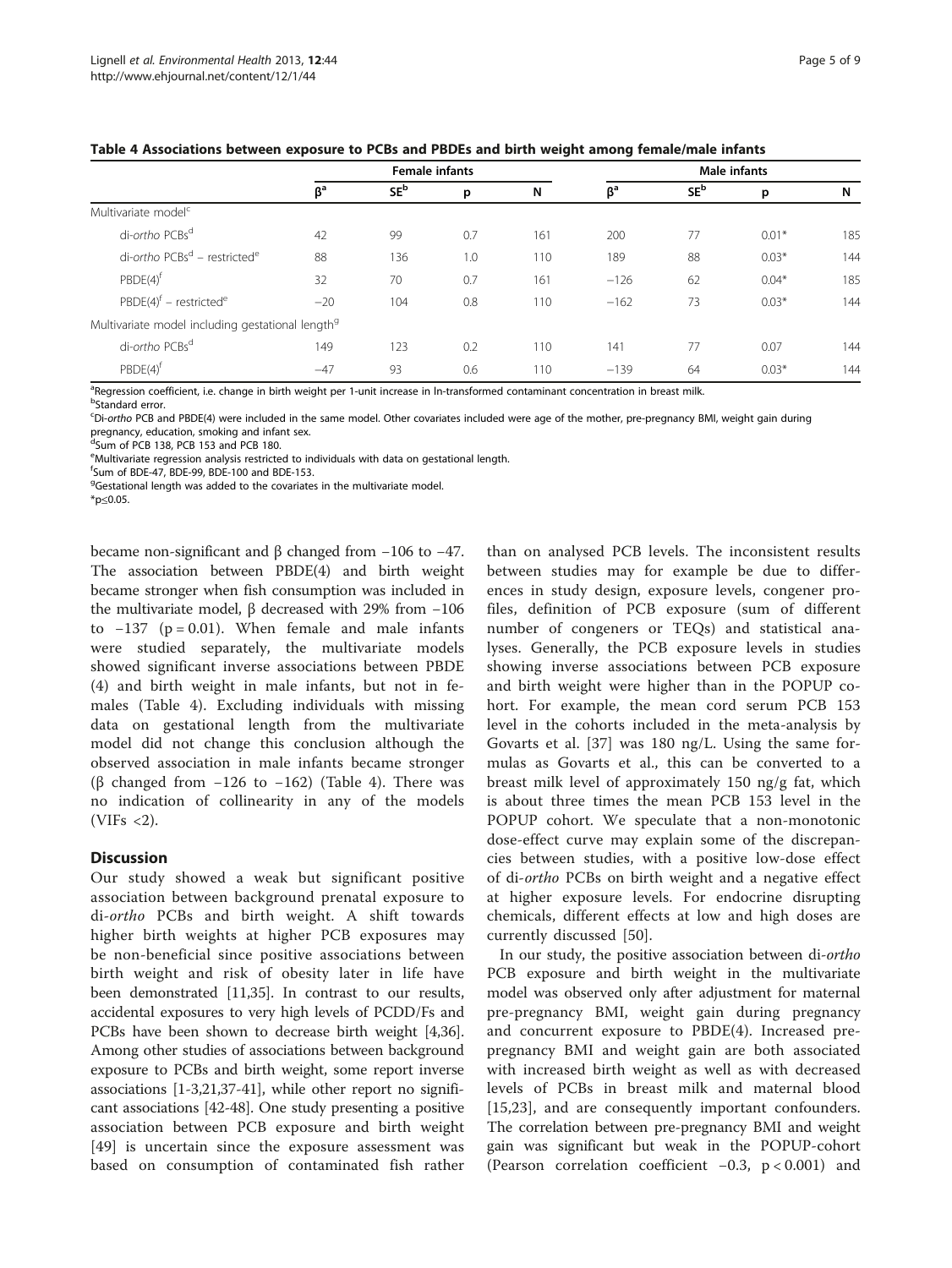the VIFs in the multivariate model did not indicate any problems with collinearity in the regression analyses.

Many studies like ours adjust their results for maternal pre-pregnancy BMI, but among studies showing inverse associations or no associations between birth weight and PCB exposure, Lopez-Espinosa et al. [\[46](#page-8-0)] is the only one we could find that adjust for both BMI and weight gain. In a recent meta-analysis [\[37\]](#page-8-0), adjusting for both BMI and weight gain was possible in four of the twelve investigated cohorts. However, the authors conclude that this adjustment did not change the risk estimates considerably. Nevertheless, we found that weight gain is an important covariate, and it is possible that inverse associations between birth weight and PCBs in some of the other studies are at least partly confounded by maternal weight gain. This should be considered in future studies.

In addition to maternal pre-pregnancy BMI and weight gain, concurrent exposure to PBDE(4) was an important covariate in the analysis of associations between di-ortho PCB exposure and birth weight. It could be speculated that PCBs and PBDEs influences birth weight via biochemical pathways in such way that exposure to PBDE(4) may to some extent mask the association between di-ortho PCBs and birth weight and vice versa. When the multivariate regression analysis was restricted to individuals with data on gestational length, the association did not change, although it became non-significant most probably because of a decreased statistical power (Table [3](#page-3-0)). Adding gestational length to the model did not significantly change the result (Table [3\)](#page-3-0), indicating that the association between di-ortho PCB exposure and birth weight was mediated by increased fetal growth rather than by increased gestational length.

We can only speculate about a possible mechanism responsible for the observed positive association between birth weight and di-ortho PCBs, if causal. Maternal estrogen levels during pregnancy have been linked to increased birth weight [[51,52](#page-8-0)], and estrogenic as well as anti-estrogenic effects of PCBs have been shown in different in vitro and in vivo bioassays [\[53](#page-8-0)-[56](#page-8-0)]. It is possible that di-ortho PCBs alone are not responsible for the positive association with birth weight. In addition to di-ortho PCBs and PBDEs, a selected number of breast milk samples from the POPUP cohort have previously been analysed for nonortho PCB congeners, 2,3,7,8-substituted polychlorinated dibenzo-p-dioxins (PCDDs) and polychlorinated dibenzofurans (PCDFs) and for  $p, p'$ -DDE (N = [24](#page-7-0)2-383) [24]. The correlations between di-ortho PCB levels and the levels of non-ortho PCB TEQs (toxic equivalents), PCDD/F TEQs and  $p, p'$ -DDE were strong (Pearson correlation coefficients 0.7-0.9), showing that di-ortho PCB is a good marker for exposure to the other compounds. Consequently, it is difficult to separate the influence

of different chlorinated compounds on birth weight from each other, and it is possible that di-ortho PCB exposure is a proxy for exposure to the total mixture ('cocktail').

Our results showed an inverse association between prenatal exposure to PBDE(4) and birth weight. The association was significant in the multivariate regression model including di-ortho PCB exposure and gestational length as covariates. A β-coefficient of −106 corresponds to a mean difference in birth weight between the 25th (1.6 ng/g lipid) and 75th (3.5 ng/g lipid) percentile of PBDE(4) exposure of approximately −80 g. The association was similarly significant in the multivariate model (without gestational length), when the analysis was restricted to individuals with data on gestational length (Table [3](#page-3-0)). This suggests that the observed association was not due to a PBDE influence on gestational length. In female infants, restricted analysis resulted in a shift from a positive to an inverse association (although not significant), and in male infants, the inverse association became stronger (Table [4](#page-4-0)). These changes in female and male infants contribute to the shift from a non-significant association in the unrestricted analysis on the total cohort to the significantly inverse association in the restricted analysis. It is from our data not possible to draw firm conclusions about the reason behind the difference between the unrestricted and restricted analysis, but it may be due to chance. Nevertheless, both in the unrestricted and restricted analysis we found an inverse association between prenatal PBDE exposure and birth weight among boys, showing that this association was robust to changes in the number of study participants in the two analyses.

There are few other studies on associations between PBDEs and birth weight, and these studies report no [[57,58\]](#page-8-0) or inverse associations [\[7,8](#page-7-0)[,59,60](#page-8-0)] depending on congeners studied and statistical models used. Some of the studies are very small  $(N = 12-41)$  [\[57](#page-8-0)-[59\]](#page-8-0) and/or only report unadjusted correlations [[57,60](#page-8-0)]. In the study by Foster et al.  $[7]$  $[7]$   $(N = 97)$ , there was an inverse association between BDE-99 in umbilical cord serum and birth weight. Harley et al.  $[8]$  $[8]$  (N = 286) reported significant inverse associations between BDE-47, -99 and −100 in maternal blood serum and birth weight, but the significant associations did not persist when controlling for maternal weight gain.

Despite considerably lower exposure levels in the POPUP cohort than in the studies by Foster et al. [\[7](#page-7-0)] and Harley et al. [[8\]](#page-7-0), we observed a significant inverse association between PBDE(4) exposure and birth weight when maternal weight gain was included in the model. However, the association was significant only when we adjusted for concurrent exposure to di-*ortho* PCBs. Consequently, our results strongly suggest that it is important to control for concurrent exposure to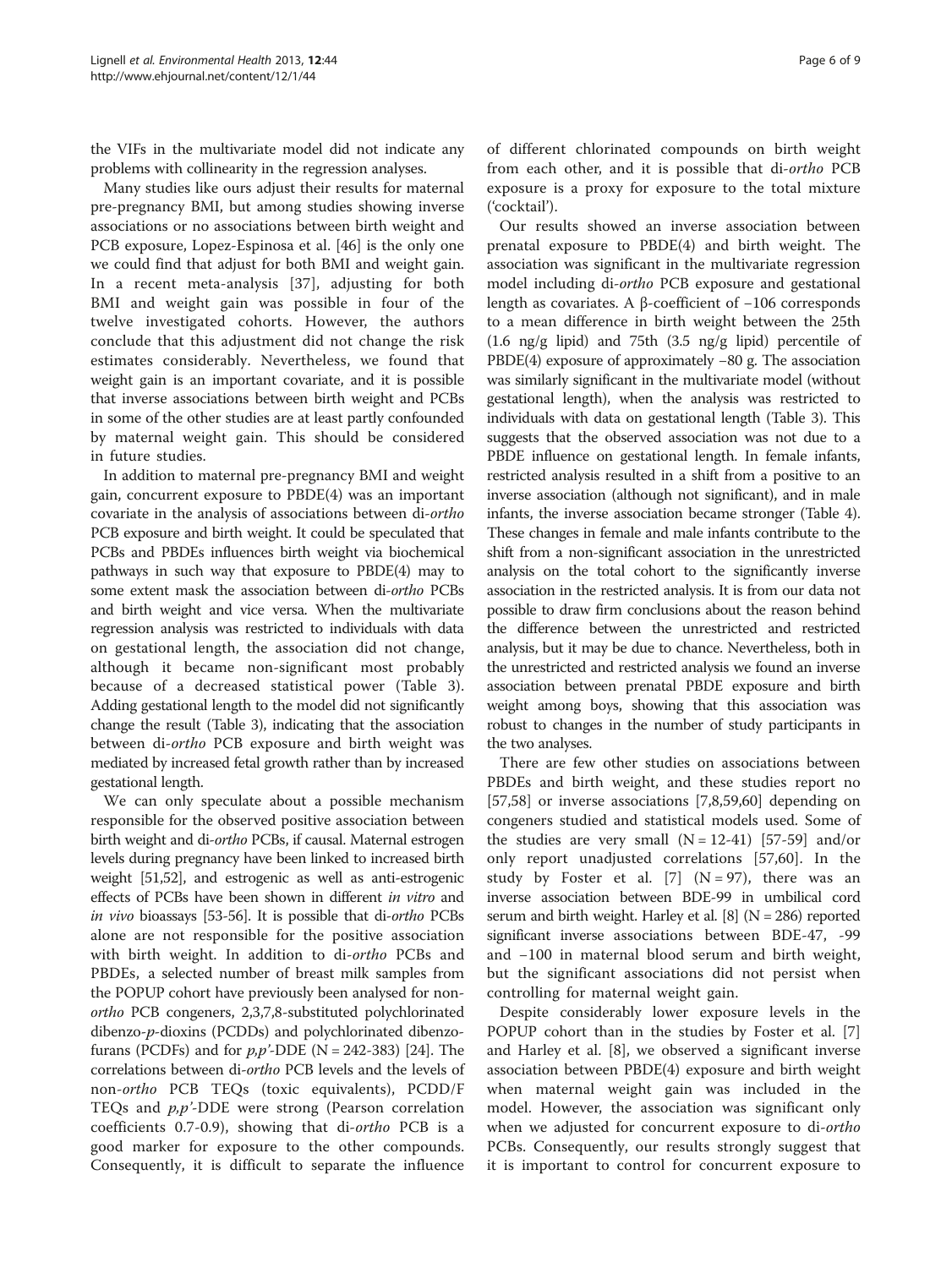different contaminants, such as PCBs and PBDEs, in studies of POPs and birth weight. Including several pollutants in the same model may however introduce over-adjustment bias if the pollutants are strongly correlated. In our study, the correlation between levels of di-ortho PCBs and PBDE (4) was weak (Pearson correlation coefficient 0.19) and collinearity did not bias the associations. The weak correlation between di-ortho PCBs and PBDE(4) is probably due to differences in exposure pathways. Food is the main source of human exposure to di-ortho PCBs, while both diet and indoor dust may be important sources of PBDEs [\[61](#page-8-0)].

Possible mechanisms responsible for the observed negative association between PBDE(4) exposure and birth weight are unknown but could involve effects on endocrine systems. For example, animal as well as epidemiological studies have shown that PBDEs can alter thyroid hormone levels [\[62](#page-8-0)-[66](#page-8-0)], which may influence fetal growth.

Exposure to di-ortho PCBs as well as PBDEs may be a proxy for fish consumption since fish is the major contributor to the dietary intake of these substances in the Swedish population [\[16](#page-7-0)]. Maternal seafood consumption has been positively associated with birth weight in several observational studies [\[19\]](#page-7-0). Long-chain omega-3 fatty acids, abundant in fat from fish, may be responsible for this association, either by enhancing fetal growth or prolonging gestation [[17,18,](#page-7-0)[67](#page-8-0)]. In our study, the positive association between di-ortho PCBs exposure and birth weight was not appreciably changed when fish consumption during pregnancy was added to the regression model, thus indicating that omega-3 fatty acids in fish are not responsible for the observed association for di-ortho PCB. However, the inverse association between PBDE(4) and birth weight became stronger when fish consumption was added to the regression model. Fish consumption may consequently confound this association because of its positive association with both PBDE exposure and birth weight.

When female and male infants were studied separately, the observed associations were only significant in males (Table [4](#page-4-0)). The observed sex difference may be due chance or to a lower statistical power in the analyses of females. However, it is also possible that male fetuses are more sensitive to exposure to PCBs/PBDEs than females. Other studies have shown inverse associations between PCBs (or POPs in general) and birth weight restricted to male infants [[20](#page-7-0),[21](#page-7-0)[,38,68](#page-8-0)]. A lower sex ratio (increased probability of female births) among infants with fathers who were highly exposed to dioxins after the Seveso accident in 1976 [[69](#page-8-0)] also indicates a higher susceptibility to POP among male fetuses. Sex-differences in effects of endocrine disrupting chemicals are commonly reported.

An important strength of our study is the exposure assessment including chemical analysis of both di-ortho PCBs and PBDEs. This made it possible to adjust

associations for concurrent exposure. The study is also relatively large in comparison to previously published studies, although statistical power is a problem in the analyses of e.g. sex differences. The long recruitment period could have influenced the results since the breast milk levels of PCBs and PBDEs have decreased in the POPUP cohort over the years [[24\]](#page-7-0). However, sampling year was not related to birth weight. Moreover, including sampling year as a covariate in the multivariate models did not change the associations. If any, the association for di-ortho PCBs became stronger (β changed from 143 to 189 in the multivariate analysis including gestational length). Available data on several life-style factors, including dietary habits, enabled us to evaluate several possible confounders. Some of the variables included in the final regression model were self-reported which adds uncertainty to the results, although a strong correlation between register and self-reported data was found for some variables. Data on gestational length was only available for 71% of the participants, and it is therefore difficult to conclude whether the observed effects on birth weight are related to gestational length (regression model without gestational length) or fetal growth (regression model including gestational length as covariate).

## Conclusions

Our relatively large study of background prenatal exposure to di-ortho PCBs and PBDE(4) indicates that these substances may influence birth weight in different directions, especially in boys. Exposure to di-ortho PCBs tended to be associated with higher birth weight while the association between PBDE(4) and birth weight was inverse. Importantly, we were able to adjust for maternal weight gain during pregnancy, a factor that should be consider in future studies since failure to control for this may result in false negative associations between di-ortho PCB exposure and birth weight. The observed associations may be causal, but it is also possible that some unmeasured or unknown confounding factors have influenced the results. The differences in birth weight associated with an increase in exposure from the 25th to the 75th percentile of exposure were relatively small (+100 and −80 g for di-ortho PCBs and PBDE(4) respectively). This can be compared with a difference in birth weight between non-smoking and smoking mothers of about 200 g [[34,70](#page-8-0)]. Both high and low birth weight has been linked to e.g. overweight, hypertension and insulin resistance later in life [\[71](#page-8-0)]. We speculate that even small PCB- and PBDE-induced shifts in birth weight distribution may influence future public health in populations with background exposure, especially males in the lower or upper ends of the birth weight distribution.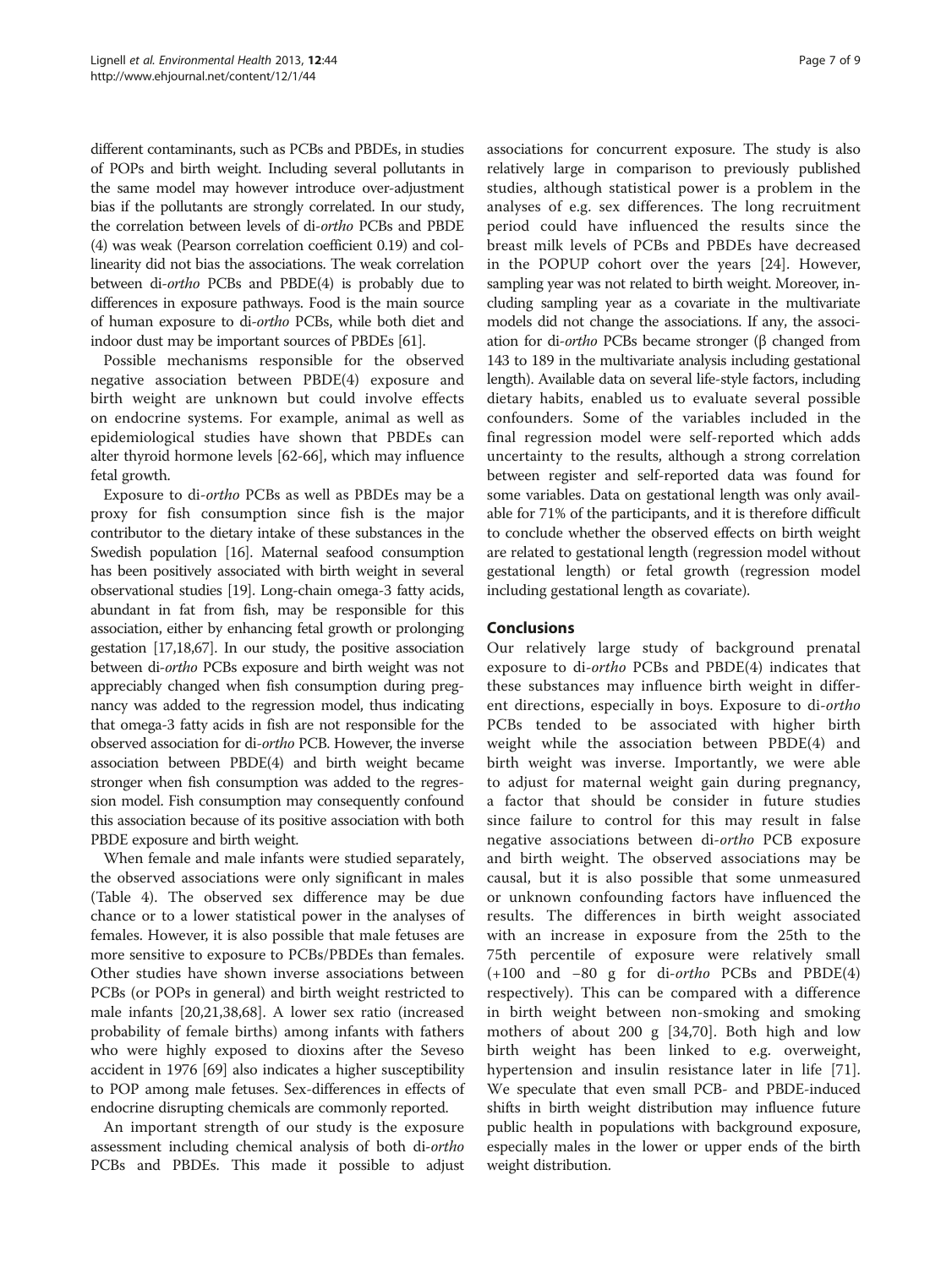#### <span id="page-7-0"></span>**Abbreviations**

ANOVA: Analysis of variance; BMI: Body mass index; LOD: Limit of detection; LOQ: Limit of quantification; NFA: Swedish National Food Agency; PBDE: Polybrominated diphenyl ether; PCB: Polychlorinated biphenyl; PCDD: Polychlorinated dibenzo-p-dioxin; PCDF: Polychlorinated dibenzofuran; POP: Persistent organic pollutant; POPUP: Persistent Organic Pollutants in Uppsala Primiparas; SD: Standard deviation; SE: Standard error; PBDE(4): sum of BDE-47, BDE-99, BDE-100, BDE-153; TEQ: Toxic equivalent; VIF: Variance inflation factor.

#### Competing interests

The authors declare that they have no competing interests.

#### Authors' contributions

All authors have read the final version of the manuscript and are in agreement that the work is ready for submission to a journal. SL took part in the planning of the study and the acquisition of data, conducted the statistical analyses and did most of the writing. AG planned and designed the study, helped interpreting the results and took part in the preparation and reviewing of the manuscript. MA was responsible for the chemical analyses, for the quality control of analytical results and for the reviewing of the parts of the manuscript involving chemical analyses. POD planned the study and helped interpreting results and critically revise the manuscript. AH helped interpreting the results in a toxicology context and revised the manuscript. SCL helped planning the statistical analyses, interpreting the results and revised the statistical parts of the manuscript.

#### Acknowledgements

We are grateful to the participating mothers who showed dedication to the project. Appreciation is expressed to the midwives who assisted in recruitment and sample collection and to the laboratory personnel for technical assistance. The financial support from the Swedish Environmental Protection Agency is acknowledged.

#### Author details

<sup>1</sup>Risk Benefit Assessment Department, National Food Agency, Box 622, Uppsala SE-751 26, Sweden. <sup>2</sup>Science Department, National Food Agency, Box 622, Uppsala SE-751 26, Sweden. <sup>3</sup>Institute of Environmental Medicine, Karolinska Institutet, Box 210, Stockholm SE-171 77, Sweden.

#### Received: 28 March 2013 Accepted: 29 May 2013 Published: 31 May 2013

#### References

- Fein GG, Jacobson JL, Jacobson SW, Schwartz PM, Dowler JK: Prenatal exposure to polychlorinated biphenyls: effects on birth size and gestational age. J Pediatr 1984, 105:315–320.
- Halldorsson TI, Thorsdottir I, Meltzer HM, Nielsen F, Olsen SF: Linking exposure to polychlorinated biphenyls with fatty fish consumption and reduced fetal growth among danish pregnant women: a cause for concern? Am J Epidemiol 2008, 168:958-965.
- 3. Patandin S, Koopman-Esseboom C, de Ridder MA, Weisglas-Kuperus N, Sauer PJ: Effects of environmental exposure to polychlorinated biphenyls and dioxins on birth size and growth in Dutch children. Pediatr Res 1998, 44:538–545.
- 4. Tsukimori K, Uchi H, Mitoma C, Yasukawa F, Chiba T, Todaka T, Kajiwara J, Yoshimura T, Hirata T, Fukushima K, et al: Maternal exposure to high levels of dioxins in relation to birth weight in women affected by Yusho disease. Environ Int 2012, 38:79–86.
- 5. Karmaus W, Asakevich S, Indurkhya A, Witten J, Kruse H: Childhood growth and exposure to dichlorodiphenyl dichloroethene and polychlorinated biphenyls. J Pediatr 2002, 140:33–39.
- 6. Verhulst SL, Nelen V, Hond ED, Koppen G, Beunckens C, Vael C, Schoeters G, Desager K: Intrauterine exposure to environmental pollutants and body mass index during the first 3 years of life. Environ Health Perspect 2009, 117:122–126.
- 7. Foster WG, Gregorovich S, Morrison KM, Atkinson SA, Kubwabo C, Stewart B, Teo K: Human maternal and umbilical cord blood concentrations of polybrominated diphenyl ethers. Chemosphere 2011, 84:1301–1309.
- Harley KG, Chevrier J, Schall RA, Sjodin A, Bradman A, Eskenazi B: Association of prenatal exposure to polybrominated diphenyl ethers and infant birth weight. Am J Epidemiol 2011, 174:885–892.
- 9. Painter RC, Roseboom TJ, Bleker OP: Prenatal exposure to the Dutch famine and disease in later life: an overview. Reprod Toxicol 2005, 20:345–352.
- 10. Ravelli AC, van Der Meulen JH, Osmond C, Barker DJ, Bleker OP: Obesity at the age of 50 y in men and women exposed to famine prenatally. Am J Clin Nutr 1999, 70:811–816.
- 11. Yu ZB, Han SP, Zhu GZ, Zhu C, Wang XJ, Cao XG, Guo XR: Birth weight and subsequent risk of obesity: a systematic review and meta-analysis. Obes Rev 2011, 12:525–542.
- 12. Holtcamp W: Obesogens: an environmental link to obesity. Environ Health Perspect 2012, 120:a62–a68.
- 13. Karoutsou E, Polymeris A: Environmental endocrine disruptors and obesity. Endocr Regul 2012, 46:37–46.
- 14. Glynn AW, Atuma S, Aune M, Darnerud PO, Cnattingius S: Polychlorinated biphenyl congeners as markers of toxic equivalents of polychlorinated biphenyls, dibenzo-p-dioxins and dibenzofurans in breast milk. Environ Res 2001, 86:217–228.
- 15. Lignell S, Aune M, Darnerud PO, Soeria-Atmadja D, Hanberg A, Larsson S, Glynn A: Large variation in breast milk levels of organohalogenated compounds is dependent on mother's age, changes in body composition and exposures early in life. J Environ Monit 2011, 13:1607-1616.
- 16. Törnkvist A, Glynn A, Aune M, Darnerud PO, Ankarberg EH: PCDD/F, PCB, PBDE, HBCD and chlorinated pesticides in a Swedish market basket from 2005 - Levels and dietary intake estimations. Chemosphere 2011, 83:193–199.
- 17. Olsen SF, Grandjean P, Weihe P, Videro T: Frequency of seafood intake in pregnancy as a determinant of birth weight: evidence for a dose dependent relationship. J Epidemiol Community Health 1993, 47:436-440.
- 18. Olsen SF, Olsen J, Frische G: Does fish consumption during pregnancy increase fetal growth? a study of the size of the newborn, placental weight and gestational age in relation to fish consumption during pregnancy. Int J Epidemiol 1990, 19:971-977.
- 19. Brantsaeter AL, Birgisdottir BE, Meltzer HM, Kvalem HE, Alexander J, Magnus P, Haugen M: Maternal seafood consumption and infant birth weight, length and head circumference in the Norwegian Mother and Child Cohort Study. Br J Nutr 2012, 107:436–444.
- 20. Rylander L, Stromberg U, Hagmar L: Decreased birthweight among infants born to women with a high dietary intake of fish contaminated with persistent organochlorine compounds. Scand J Work Environ Health 1995, 21:368-375.
- 21. Sonneborn D, Park HY, Petrik J, Kocan A, Palkovicova L, Trnovec T, Nguyen D, Hertz-Picciotto I: Prenatal polychlorinated biphenyl exposures in eastern Slovakia modify effects of social factors on birthweight. Paediatr Perinat Epidemiol 2008, 22:202–213.
- 22. Gladen BC, Ragan NB, Rogan WJ: Pubertal growth and development and prenatal and lactational exposure to polychlorinated biphenyls and dichlorodiphenyl dichloroethene. J Pediatr 2000, 136:490–496.
- 23. Glynn A, Aune M, Darnerud PO, Cnattingius S, Bjerselius R, Becker W, Lignell S: Determinants of serum concentrations of organochlorine compounds in Swedish pregnant women: a cross-sectional study. Environ Health 2007, 6:2.
- 24. Lignell S, Aune M, Damerud PO, Cnattingius S, Glynn A: Persistent organochlorine and organobromine compounds in mother's milk from Sweden 1996–2006: compound-specific temporal trends. Environ Res 2009, 109:760–767.
- 25. Aune M, Fridén U, Lignell S: Analysis of polychlorinated dibenzo-p-dioxins (PCDDs) and dibenzofurans (PCDFs) and polychlorinated biphenyls (PCBs) in human milk - a calibration study. [\[http://www.slv.se/upload/dokument/](http://www.slv.se/upload/dokument/risker/kemiska/Sakrapport%20M%c3%96_kalibrering%20avPCDD_F%20och%20PCB%20i%20modersmj%c3%b6lk%202011_120110.pdf) [risker/kemiska/Sakrapport%20M%c3%96\\_kalibrering%20avPCDD\\_F%20och%](http://www.slv.se/upload/dokument/risker/kemiska/Sakrapport%20M%c3%96_kalibrering%20avPCDD_F%20och%20PCB%20i%20modersmj%c3%b6lk%202011_120110.pdf) [20PCB%20i%20modersmj%c3%b6lk%202011\\_120110.pdf\]](http://www.slv.se/upload/dokument/risker/kemiska/Sakrapport%20M%c3%96_kalibrering%20avPCDD_F%20och%20PCB%20i%20modersmj%c3%b6lk%202011_120110.pdf).
- 26. Ayotte P, Muckle G, Jacobson JL, Jacobson SW, Dewailly E: Assessment of pre- and postnatal exposure to polychlorinated biphenyls: lessons from the Inuit Cohort Study. Environ Health Perspect 2003, 111:1253–1258.
- 27. Needham LL, Grandjean P, Heinzow B, Jorgensen PJ, Nielsen F, Patterson DG Jr, Sjodin A, Turner WE, Weihe P: Partition of environmental chemicals between maternal and fetal blood and tissues. Environ Sci Technol 2011, 45:1121-1126.
- 28. Bailey BA, Byrom AR: Factors predicting birth weight in a low-risk sample: the role of modifiable pregnancy health behaviors. Matern Child Health J 2007, 11:173–179.
- 29. Goldenberg RL, Cliver SP, Neggers Y, Copper RL, DuBard MD, Davis RO, Hoffman HJ: The relationship between maternal characteristics and fetal and neonatal anthropometric measurements in women delivering at term: a summary. Acta Obstet Gynecol Scand Suppl 1997, 165:8-13.
- 30. Brynhildsen J, Sydsjo A, Ekholm-Selling K, Josefsson A: The importance of maternal BMI on infant's birth weight in four BMI groups for the period 1978–2001. Acta Obstet Gynecol Scand 2009, 88:391–396.